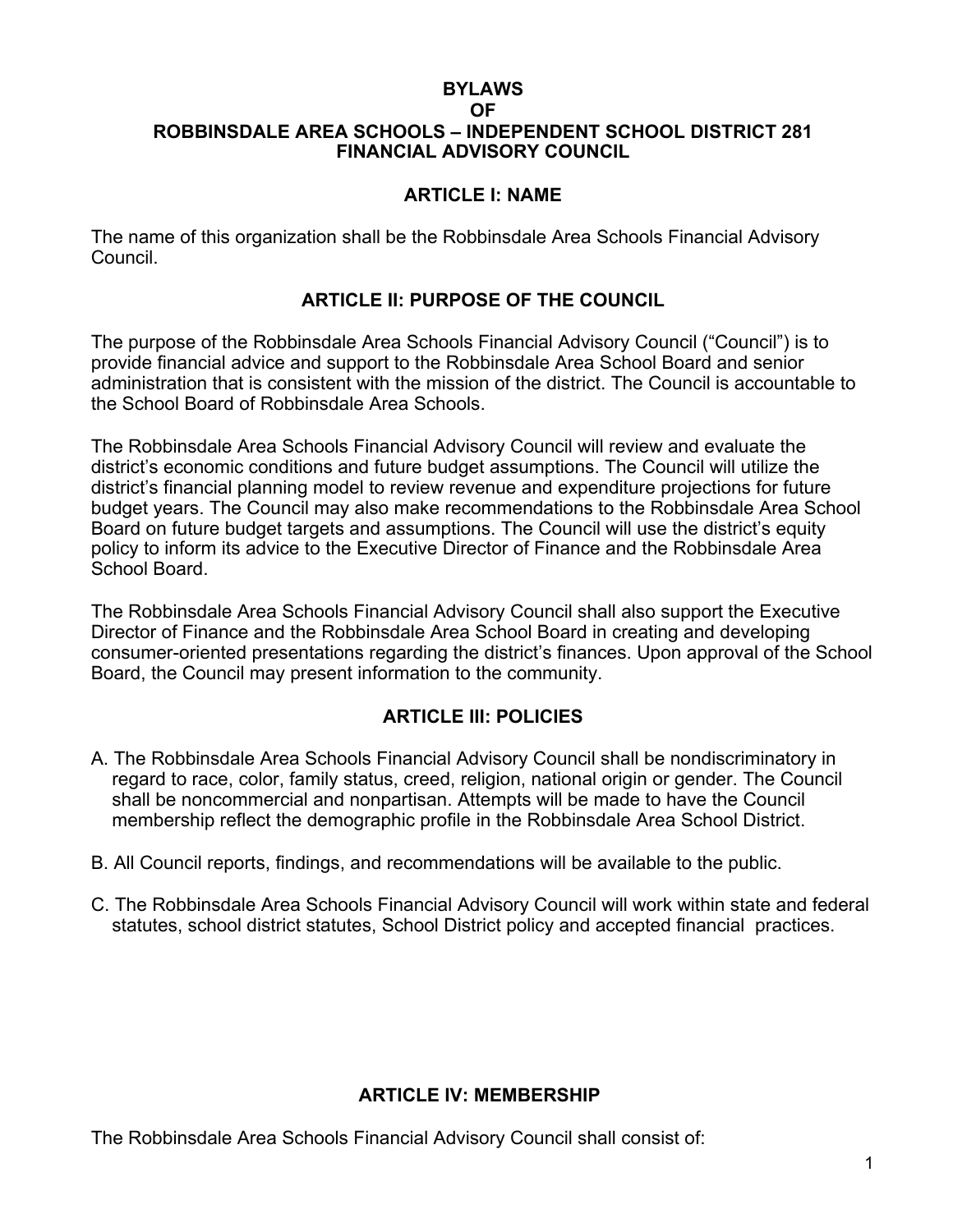- Seven residents of the communities serviced by the Robbinsdale Area School Board
- Treasurer of the Robbinsdale Area School Board
- Executive Director of Finance

The Robbinsdale Area School Board shall solicit applications from District residents to be appointed to serve on the Robbinsdale Area Schools Financial Advisory Council.

- A. The preferred qualifications for Applicants include:
	- a. A strong background in finance, economics, or accounting
	- b. Experience in business and financial matters
	- c. Experience in school finance
	- d. Ability to declare no conflicts of interest

The Executive Director of Finance will be available to help potential applicants assess their qualifications.

- B. Members of the Robbinsdale Area Schools Financial Advisory Council will be appointed to the Council by majority vote of the Robbinsdale Area School Board.
- C. Members of the Robbinsdale Area Schools Financial Advisory Council will be appointed at the first meeting of the Robbinsdale Area School Board in June; all appointments, regardless of when they are made during the school year, are retroactive to June of that year.
- D. For each new fiscal year, the prior year's Chair or the Executive Director of Finance will convene the first meeting of the Robbinsdale Area Schools Financial Advisory Council. The Council will appoint a Member of the Council to serve as Chair for that fiscal year. Any mid-term vacancy will be filled at the discretion of the School Board.
- E. Members of the Robbinsdale Area Schools Financial Advisory Council shall serve a term of three years; the Council will determine how the terms will be staggered to support continuity on the Council.
- F. Any member missing two Robbinsdale Area Schools Financial Advisory Council meetings within a school year will be contacted by the Executive Director of Finance to discuss the expected commitment of the member to the Council. In the event that a member resigns from the Council, the application and appointment process noted above will be followed.
- G. The School Board may, by majority vote, remove any appointee at any time, with or without cause, each by a separate motion.

# **ARTICLE V: MEETINGS**

- A. The Robbinsdale Area Schools Financial Advisory Council shall meet a minimum of four times a year. The Executive Director of Finance will work with the Council to determine meeting dates, according to the school calendar.
- B. Special meetings of the Financial Advisory Council may be called at the discretion of the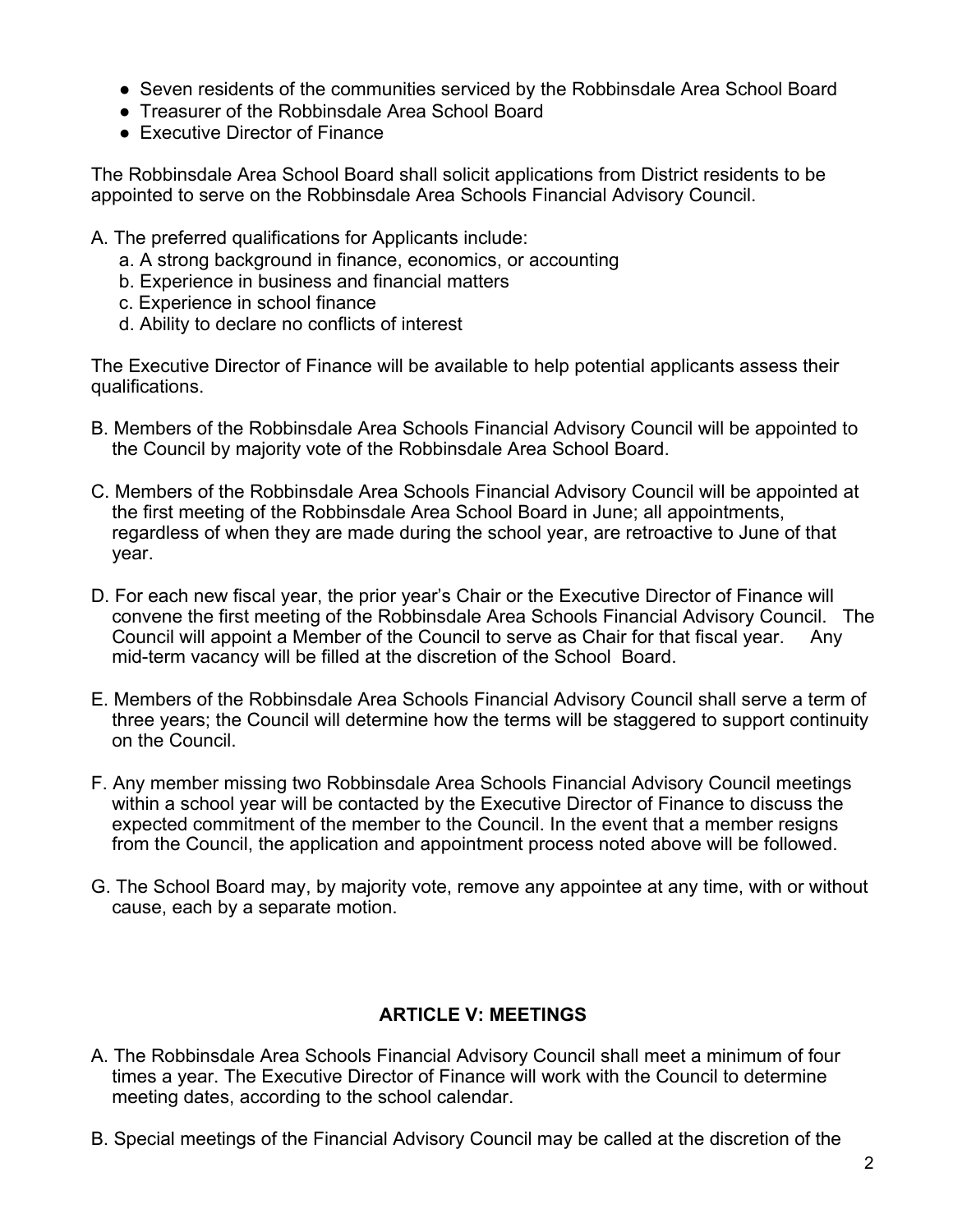Chair, in conjunction with the Executive Director of Finance, or, by a majority of the members of the Robbinsdale Area Schools Financial Advisory Council.

- C. Written notice of each meeting of the Financial Advisory Council shall be delivered to each member of the Council prior to such meeting. Subject to each Council member's consent, notice may be delivered electronically.
- D. All meetings of the Robbinsdale Area Schools Financial Advisory Council shall be open to the public.
- E. Meetings will include, but not be limited to, the analysis of financial information and the development of recommendations for long-term financial planning.
- F. The Robbinsdale Area Schools Financial Advisory Council will strive to reach consensus on recommendations that will be made to the Robbinsdale Area School Board.
- G. In the event that unanimous consensus cannot be achieved, the matter may be put to a vote. All members of the Council are voting members. A quorum of members present is required for a vote to proceed. A quorum is more than half of the Council's membership.
- H. Minutes of all meetings shall be prepared by the Chair or designee of the Chair and filed with the Executive Director of Finance and forwarded to all members of the Robbinsdale Area Schools Financial Advisory Council.

### **ARTICLE VI: EXPECTATIONS**

- A. The Executive Director of Finance, in consultation with the Chair, will provide agendas for meetings with input from other Members of the Council.
- B. Members of the Robbinsdale Area Schools Financial Advisory Council will prepare for each meeting by reviewing agenda materials.
- C. Members of the Robbinsdale Area Schools Financial Advisory Council are expected to develop an understanding of the district's educational programs and budgetary and regulatory constraints.
- D. Members of the Robbinsdale Area Schools Financial Advisory Council are expected to contact the Executive Director of Finance if unable to attend a meeting.
- E. At no time shall confidential Robbinsdale Area School District information or personal information be given to or acted upon by the Robbinsdale Area Schools Financial Advisory Council.
- F. The Robbinsdale Area Schools Financial Advisory Council shall not make unsubstantiated, subjective judgments or recommendations. In the course of their duties, the Executive Director of Finance and School Board Treasurer are free to use the findings of the Council.
- G. Information regarding the Robbinsdale Area Schools Financial Advisory Council's analysis of financial information and development of recommendations for long-term fiscal planning will be presented to the School Board in time for budget planning.